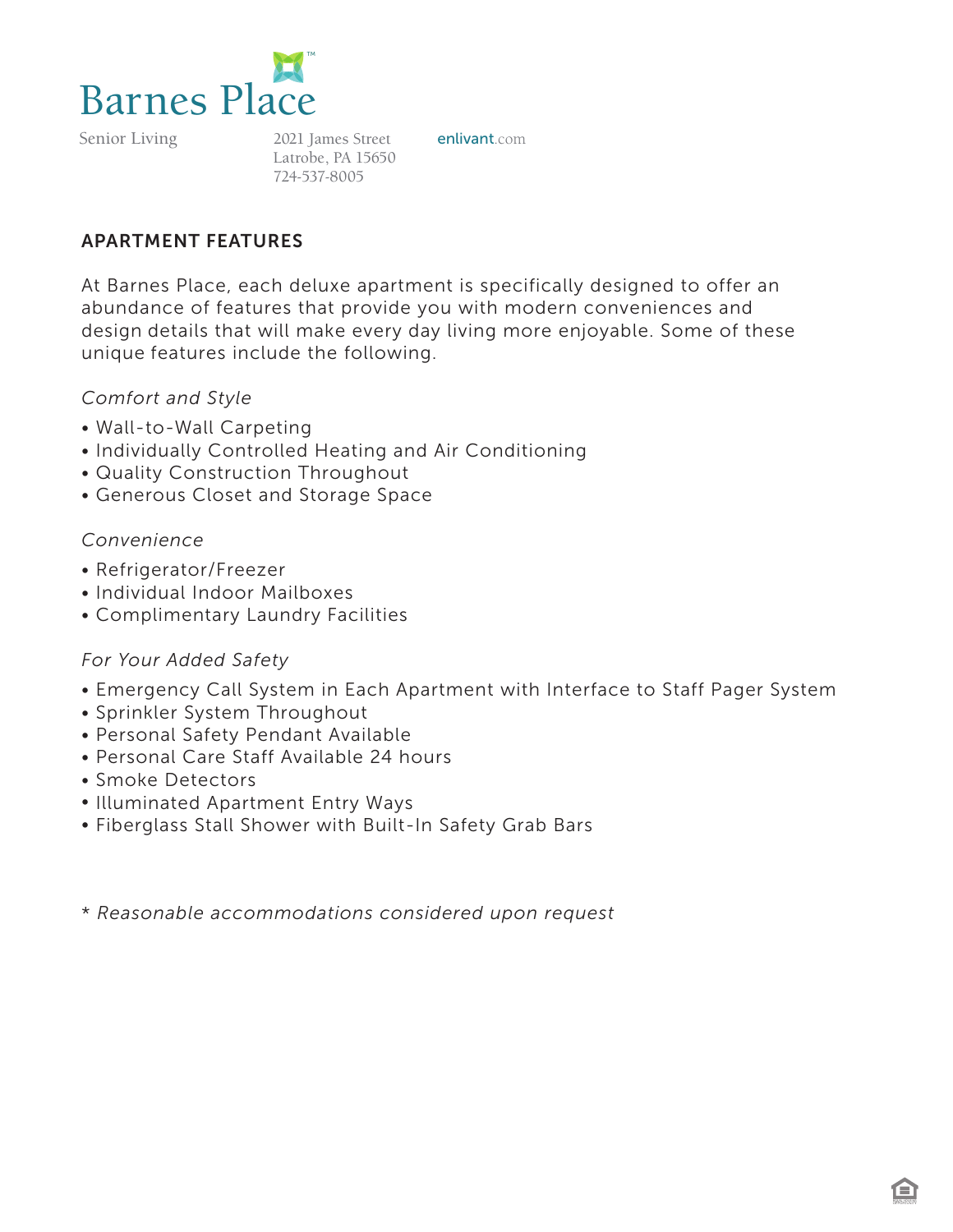

2021 James Street **enlivant**.com Latrobe, PA 15650 724-537-8005



### *Studio* Studio

*356 Square Feet (approximately)* One Bath 356 Square Feet (approximately)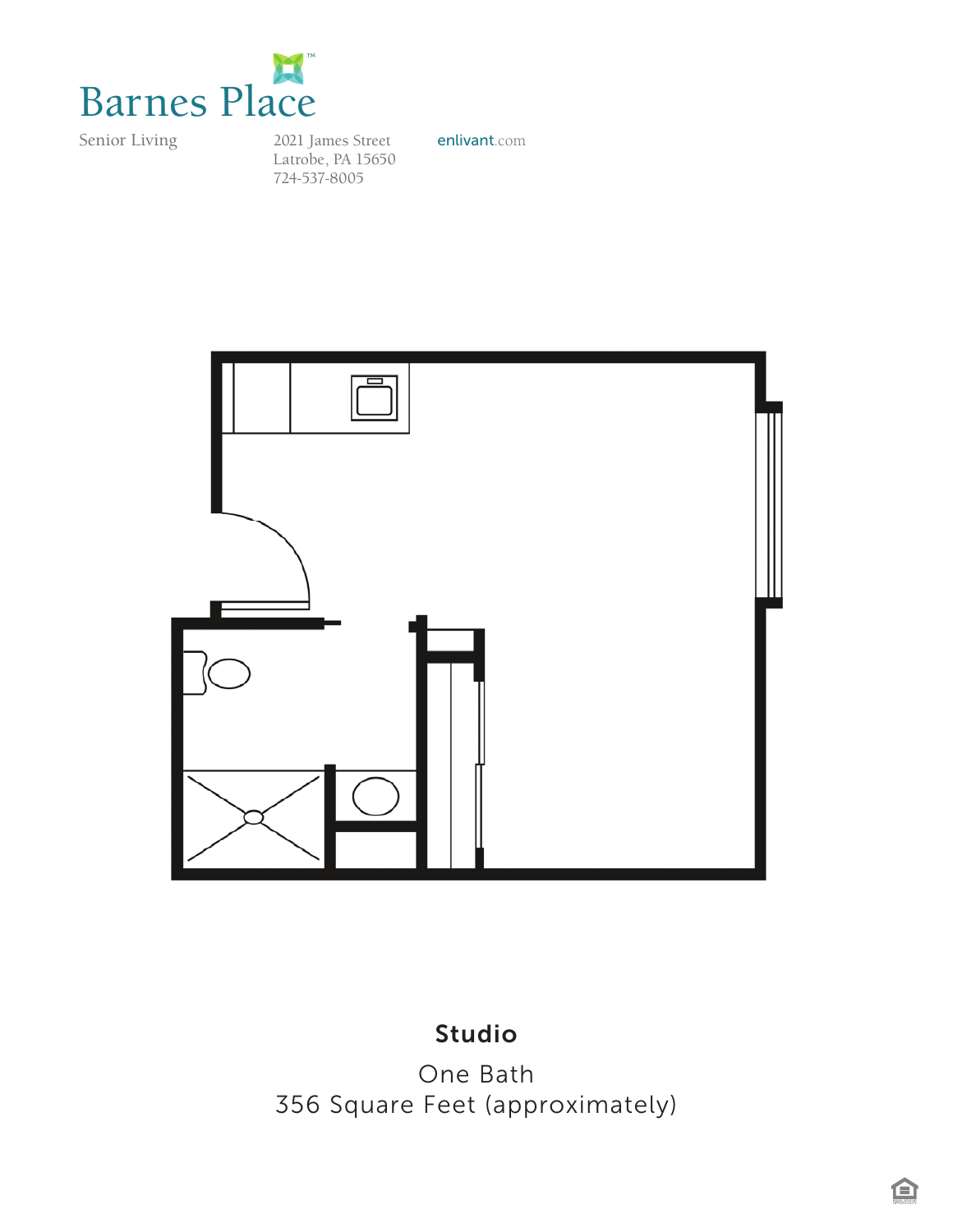

2021 James Street **enlivant**.com Latrobe, PA 15650 724-537-8005



# *Deluxe Studio*  Deluxe Studio

*One Bedroom / One Bath*  One Bath *393 Square Feet (approximately)* 393 Square Feet (approximately)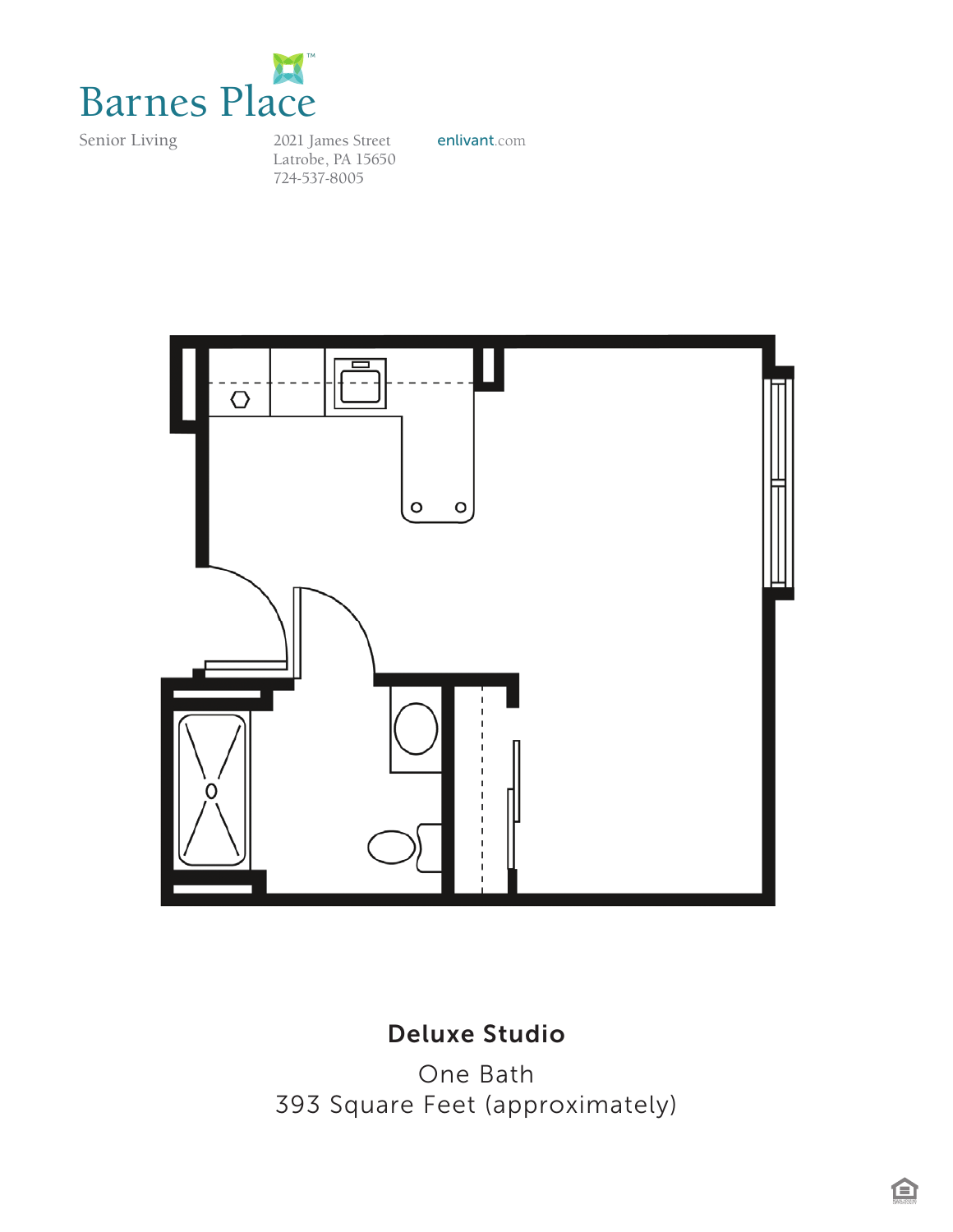

*Barnes House*  2021 James Street **enlivant**.com Latrobe, PA 15650 724-537-8005



### *470 Square Feet* One Bedroom *(approximately)*

One Bedroom / One Bath 470 Square Feet (approximately)